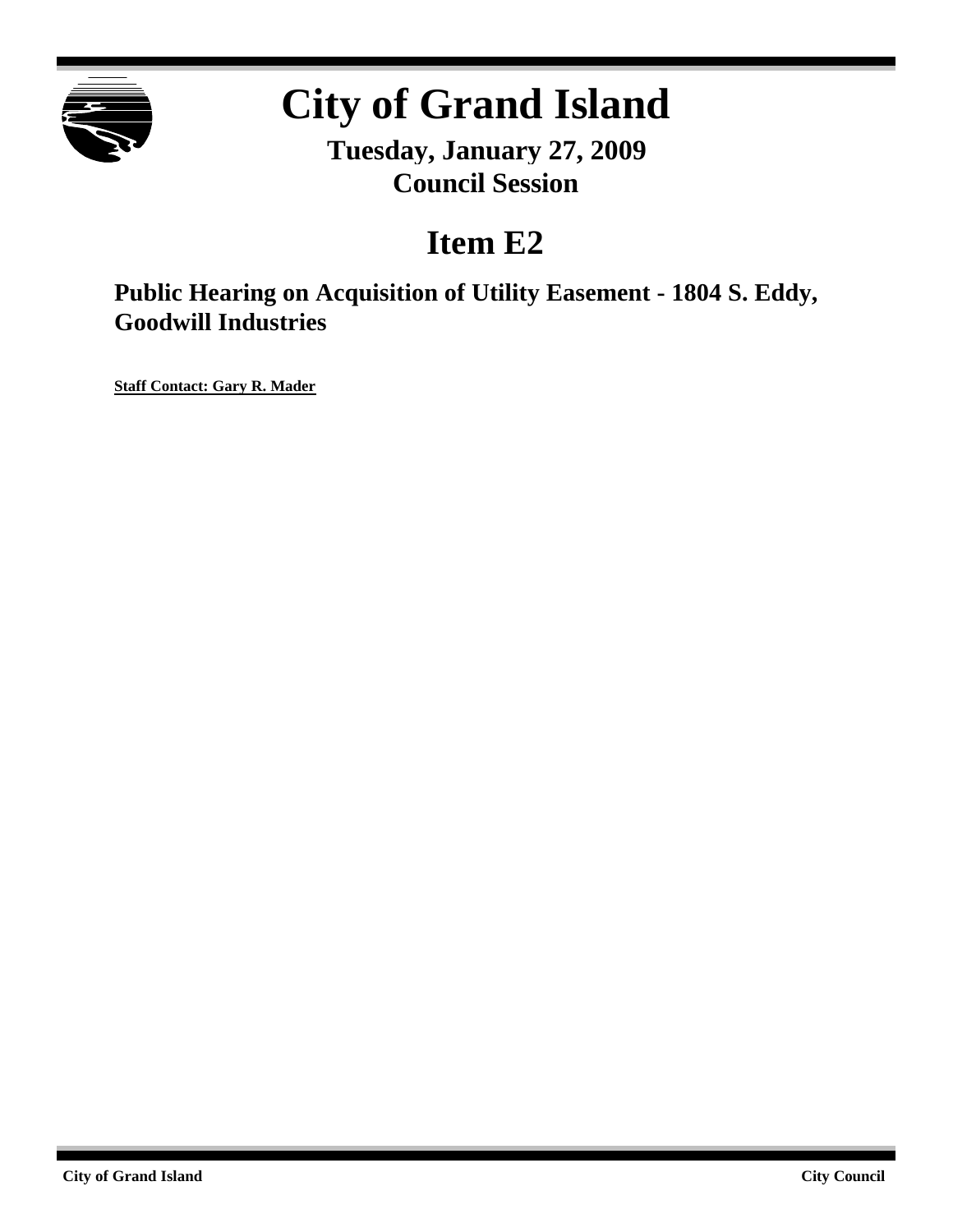# **Council Agenda Memo**

| From:           | Robert H. Smith, Asst. Utilities Director                                                              |
|-----------------|--------------------------------------------------------------------------------------------------------|
| <b>Meeting:</b> | January 27, 2009                                                                                       |
| Subject:        | Acquisition of Utility Easement – 1804 S. Eddy Street<br>Goodwill Industries of Greater Nebraska, Inc. |
| Item $#$ 's:    | $E-2 & G-6$                                                                                            |
| $Presenter(s):$ | Gary R. Mader, Utilities Director                                                                      |

#### **Background**

Nebraska State Law requires that acquisition of property must be approved by City Council. The Utilities Department needs to acquire an easement relative to the property of Goodwill Industries of Greater Nebraska, Inc., located north of the Goodwill building located at 1804 South Eddy Street, in the City of Grand Island, Hall County, in order to have access to install, upgrade, maintain, and repair power appurtenances, including lines and transformers.

#### **Discussion**

This easement will be used to place high voltage underground cable and a pad-mounted transformer to serve the increased load of Goodwill Industries.

## **Alternatives**

It appears that the Council has the following alternatives concerning the issue at hand. The Council may:

- 1. Make a motion to approve
- 2. Refer the issue to a Committee
- 3. Postpone the issue to future date
- 4. Take no action on the issue

## **Recommendation**

City Administration recommends that the Council approve the resolution for the acquisition of the easement for one dollar (\$1.00).

## **Sample Motion**

Move to approve acquisition of the Utility Easement.